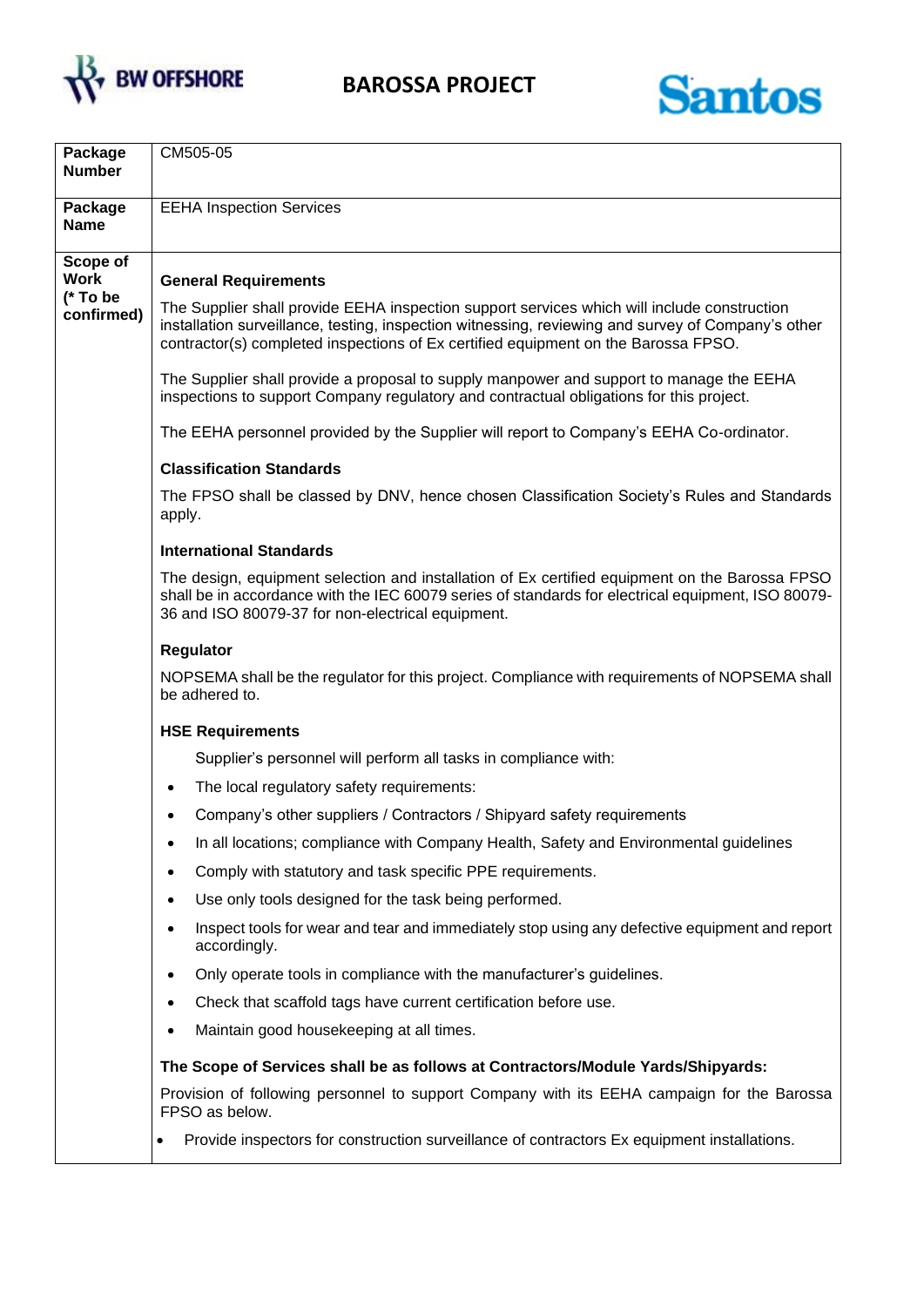

## **BAROSSA PROJECT**



- Provide inspectors for Witness, review and survey of Company's other contractors completed EEHA/Ex inspections.
- Support auditing of Contractors Ex equipment installation and gland management.
- Monitor Company's other contractor training and assessment campaign and competent persons register.

The personnel provided shall demonstrate suitable experience to perform EEHA inspections in accordance with IEC. Proof of experience with past Australian projects shall be considered positively in addition to number of years' experience performing EEHA inspections on past projects.

#### **Inspection Personnel Responsibility**

The inspectors shall be responsible for:

- Supporting preparation of Company Completions Management System (PCMS) Database prior to start of EEHA inspections.
- Early coverage by surveillance of Company's other contractor Ex installation and gland management (be seen, be proactive)
- Completing EEHA inspections where instructed.
- Raising punch list items into PCMS and closing out punch list items once completed by Supplier / Contractor.
- Witnessing EEHA inspections completed by Company's other contractors and suppliers. (Present philosophy is to witness minimum 20% of Contractors EEHA inspections.
- Review completeness of Company's other contractors EEHA inspection checksheets prior to entry into completions PCMS database.
- Handling of Mechanical Completion (witness, review and survey of inspections completed by the construction/integration yard).
- Updating all inspection details into the Company Completions Management System Database. All inspection check sheets are electronic and completed on Tablets.
- Completing minor repairs as part of inspections where instructed.
- Supporting compilation of Electronic EEHA Dossier.
- Proactively reporting progress and areas of concern to Company EEHA Co-ordinator.

#### **Locations for EEHA Inspections**

The EEHA inspections shall be completed in the following locations:

- Company's other supplier facilities in Asia (e.g. Batam Indonesia, Vietnam, Malaysia, Singapore, South Korea)
- Hull Fabrication yard in South Korea
- Module fabrication/construction yards in Singapore and Batam, Indonesia
- Integration Shipyard in Singapore
- Hook up and Commissioning phase offshore in Australian waters.

#### **Project Schedule**

The schedule mobilisation dates for the EEHA inspectors are subject to review. Expected initial mobilisation date for the EEHA inspectors is now March 2022. The following table provides approximate EEHA mobilisation / demobilisation dates / inspection personnel maximum numbers during peak of inspection phase